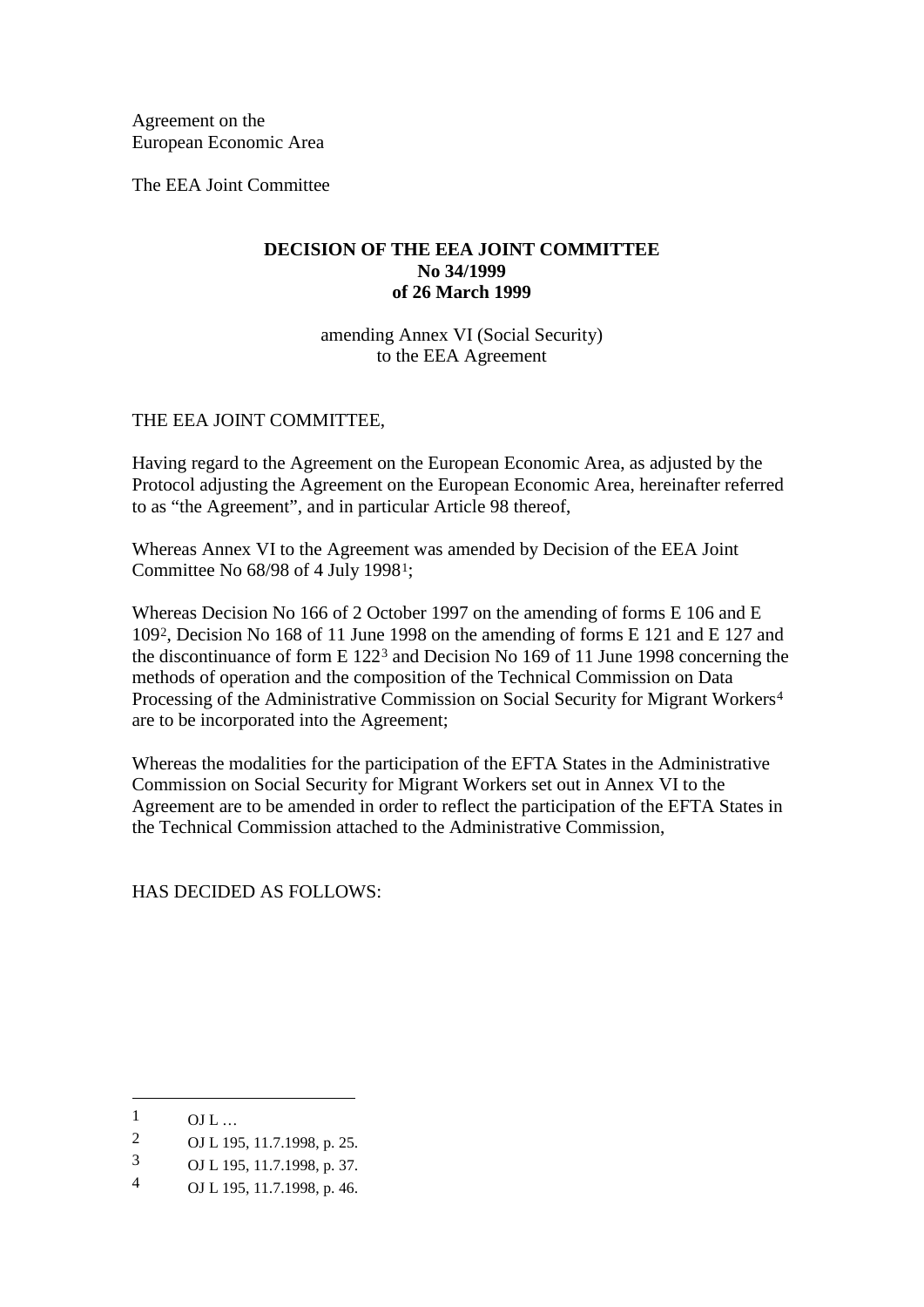# Article 1

The following shall be added in point 3.39 (Decision No 153) in Annex VI to the Agreement:

", as amended by:

- **398 D 0441**: Decision No 166 of 2 October 1997 (E 106, E 109) (OJ L 195, 11.7.1998, p. 25),
- **398 D 0443**: Decision No 168 of 11 June 1998 (E 121, E 122, E 127) (OJ L 195, 11.7.1998, p. 37)."

## Article 2

Annex VI to the Agreement shall be amended as follows:

- 1. The following point shall be inserted after point 3.49 (Decision No 165):
	- "3.50 **398 D 0444**: Decision No 169 of 11 June 1998 concerning the methods of operation and the composition of the Technical Commission on Data Processing of the Administrative Commission on Social Security for Migrant Workers (OJ L 195, 11.7.1998, p. 46)."
- 2. The heading, including the provision, after point 5.7 (Declaration made by the French Republic) shall be replaced by the following:

"MODALITIES FOR THE PARTICIPATION OF EFTA STATES IN THE ADMINISTRATIVE COMMISSION ON SOCIAL SECURITY FOR MIGRANT WORKERS AND IN THE AUDIT BOARD AND IN THE TECHNICAL COMMISSION, BOTH ATTACHED TO THIS COMMISSION, IN ACCORDANCE WITH ARTICLE 101(1) OF THE AGREEMENT

Iceland, Liechtenstein and Norway may each send a representative, present in an advisory capacity (observer), to the meetings of the Administrative Commission on Social Security for Migrant Workers attached to the Commission of the European Communities and to the meetings of the Audit Board and of the Technical Commission, both attached to the said Administrative Commission."